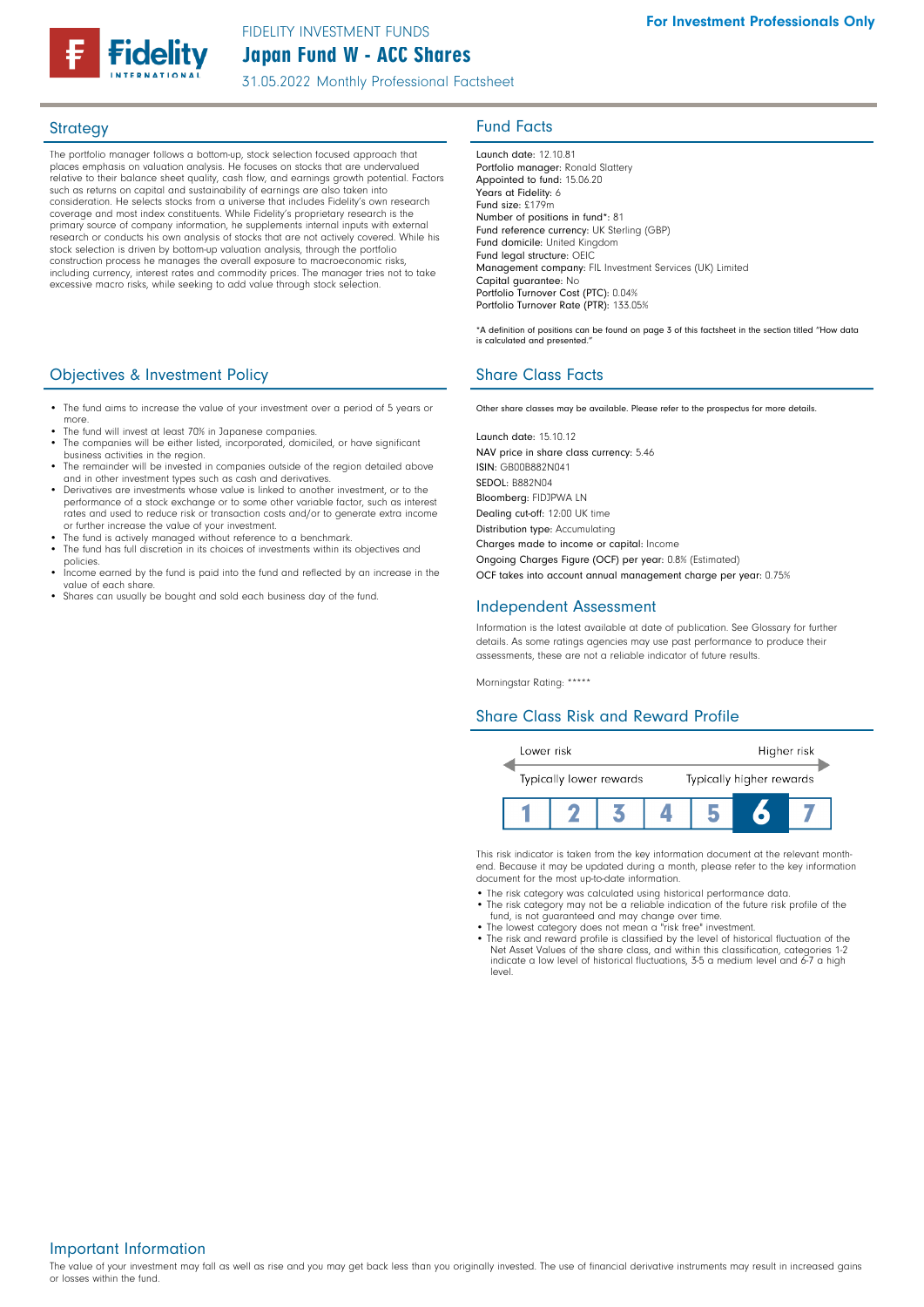Past performance is not a reliable indicator of future results. The fund's returns can be affected by fluctuations in currency exchange rates.

# Performance Comparator(s)

| Peer Group Universe        |  |
|----------------------------|--|
| Market index from 02.09.19 |  |

Tokyo Stock Net Index Morningstar IA Japan

Market index is for comparative purposes only unless specifically referenced in the Objectives & Investment Policy on page 1. The same index is used in the positioning tables on this factsheet. Where the effective date for the current market index is after the share class launch date, full history is available from Fidelity.

# Cumulative performance in GBP (rebased to 100)



Performance is shown for the last five years (or since launch for funds launched within that period).

### Performance for calendar years in GBP (%)



# Performance for 12 month periods in GBP (%)



# Volatility & Risk (3 years)

| Annualised Volatility: fund (%) | 12.88 | <b>Annualised Alpha</b>       | 8.97 |
|---------------------------------|-------|-------------------------------|------|
| <b>Relative Volatility</b>      | 1.00  | Beta                          | 0.94 |
| Sharpe Ratio: fund              | 1.01  | Annualised Tracking Error (%) | 4.62 |
|                                 |       | <b>Information Ratio</b>      | 1.94 |
|                                 |       | R <sup>2</sup>                | 0.88 |
|                                 |       |                               |      |

Calculated using month-end data points. Definitions of these terms can be found in the Glossary section of this factsheet.

## Performance to 31.05.22 in GBP (%)

|                                    |                          |        |            |        |      |                | Since     |
|------------------------------------|--------------------------|--------|------------|--------|------|----------------|-----------|
|                                    | 1 <sub>m</sub>           | 3m     | <b>YTD</b> | 1yr    | 3yr  | 5yr            | 15.10.12* |
| Fund cumulative growth             | 1.9                      | 1.4    | $-1.0$     | 2.8    | 45.2 | 56.0           | 173.0     |
| Index cumulative growth            | 1.1                      | $-2.4$ | $-6.7$     | $-2.7$ | 13.4 | 18.2           | 144.2     |
| Fund annualised growth             | ٠                        | $\sim$ | $\sim$     | 2.8    | 13.2 | 9.3            | 11.0      |
| Index annualised growth            | $\overline{\phantom{a}}$ | $\sim$ | $\sim$     | $-2.7$ | 4.3  | 3.4            | 9.7       |
| Ranking within Peer Group Universe |                          |        |            |        |      |                |           |
| <b>W</b> Accumulation Shares       | 19                       | 6      | 8          | 8      | 3    | $\overline{2}$ |           |
| Total number of funds              | 69                       | 69     | 68         | 68     | 68   | 63             |           |
| Quartile ranking**                 | $\sim$                   |        |            |        |      |                |           |

Source of fund performance and volatility and risk measures is Fidelity. Performance is excluding initial charge. Basis: bid-bid with income reinvested, in GBP, net of fees. Market indices are sourced from RIMES and other data is sourced from third-party providers such as Morningstar.

\*Performance commencement date.

\*\*Quartile rank is for the fund's primary share class as identified by Morningstar, which may be different than the share class detailed in this factsheet and refers to performance over time rated on a scale of 1-4. A ranking of 1 indicates that the item being ranked is in the top 25% of the sample and so on. Rankings are based on a performance record that is<br>included in the Peer Group Universe. In line w not be the same class of this factsheet. Quartile ranking is an internal Fidelity International calculation. Ranking may vary by share class.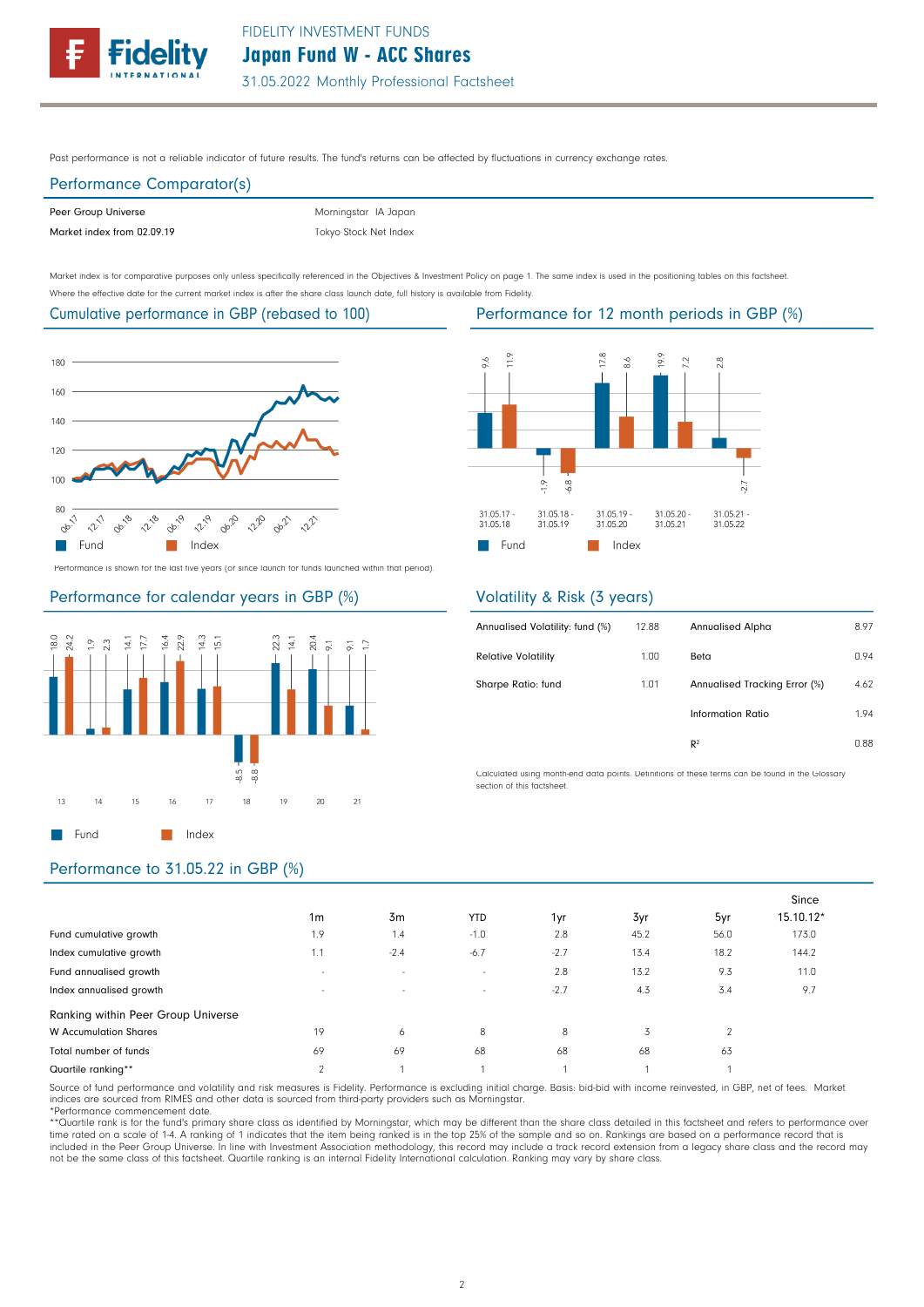

31.05.2022 Monthly Professional Factsheet

This factsheet contains information about the composition of the fund at a particular point in time. It aims to help you understand how the fund manager is positioned to achieve the fund's objectives.

The Equity Exposure table below provides an overall view of the fund. This represents - in percentage terms - how much of the fund is invested in the market. The higher the figure, the more the fund will take part in any market rises (or falls).

The definitions section provides a more comprehensive explanation of the individual elements in the table.

The exposure and positioning tables on page 4 break the fund down into a number of different views, each providing a different perspective on the fund's investments.

## Introduction **Introduction How data is calculated and presented**

Portfolio composition data has been calculated and presented according to several general principles, which are listed below.

- **Aggregation:** all investments, including derivatives, linked to a particular issuing company have been combined to form a total percentage holding for each company. The aggregate holding is referred to in this factsheet as a position. Where a company is listed in two separate countries, each listing may be classified as a separate issuing company. Exchange Traded Funds (ETFs) and derivatives on ETFs are treated as individual securities – ie not aggregated.

**Categorisation:** for investments that have underlying securities we use the attributes of the underlying issuing company or common share to determine the appropriate sector, market capitalisation band and geographic area.

- **Derivatives:** all derivatives are included on an exposure basis and, where necessary, are delta-adjusted. Delta-adjusting expresses derivatives in terms of the equivalent number of shares that would be needed to generate the same return.

"Basket" securities: securities that represent a number of company shares - like index futures or options - are allocated to categories (such as sector) whenever possible. Otherwise they are included in the "Other Index / Unclassified" category.

## Equity Exposure (% TNA)

| Equity          | Exposure<br>$(%$ (% TNA)<br>94.7 |
|-----------------|----------------------------------|
| Other           | 0.0                              |
| Uninvested Cash | 5.3                              |

#### Definition of terms:

Equity: the percentage of the fund that is currently invested in the equity market.

Other: the value of any non-equity investments (excluding cash funds) expressed as a percentage of fund TNA.

Uninvested cash: this is 100% minus the fund's Equity exposure and minus Other. This leaves any residual cash exposure that is not invested in shares or via derivatives. % TNA: Data is presented as a percentage of TNA, which stands for Total Net Assets (the value of all the fund's assets after the deduction of any liabilities).

#### Active Money

Active Money

75.5%

This is the sum of the fund's overweight positions (including effective cash) when compared to the market index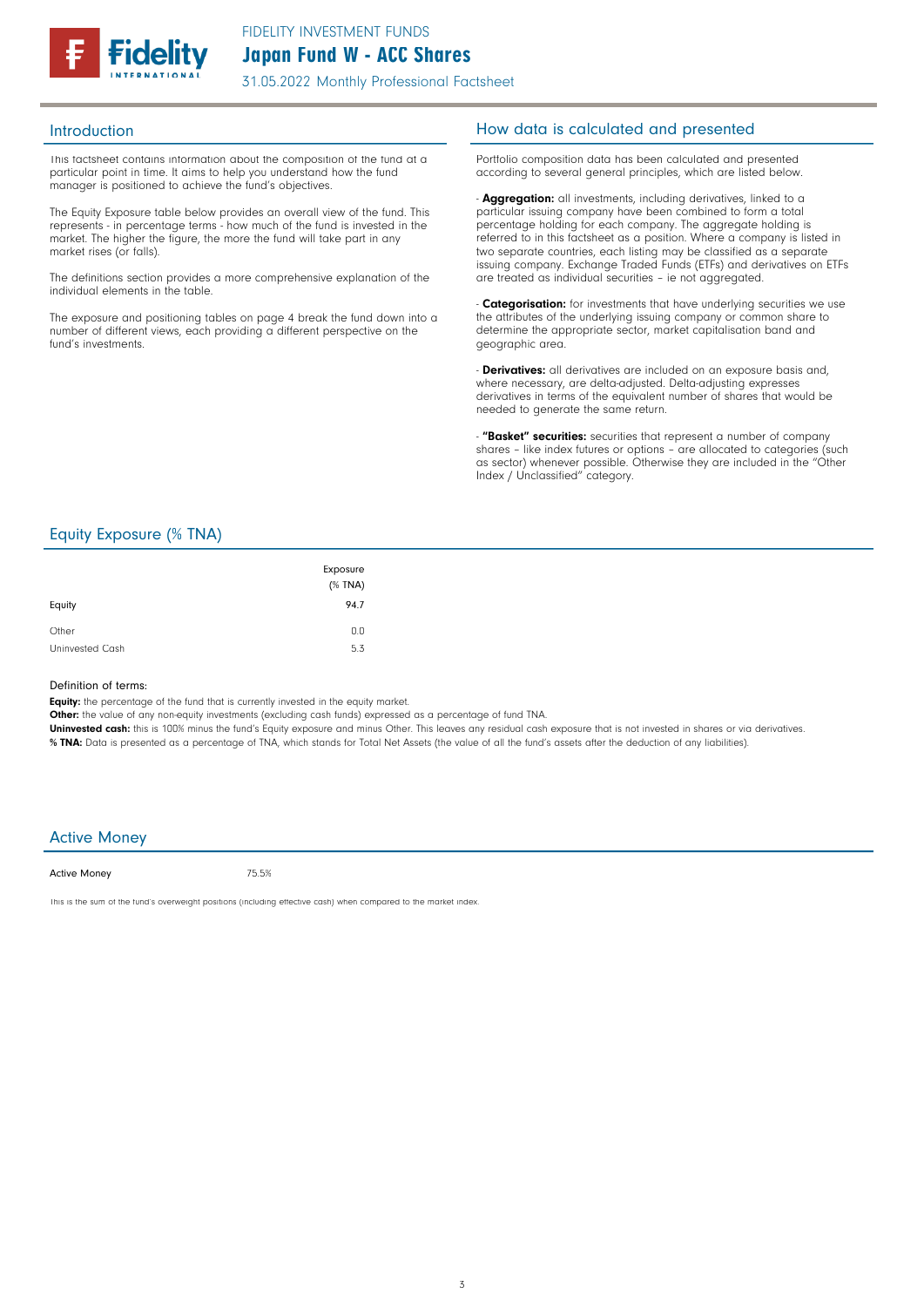31.05.2022 Monthly Professional Factsheet

| <b>TPX Sector</b>               | Fund | Index | Relative | GBP              |
|---------------------------------|------|-------|----------|------------------|
| <b>Electric Appliances</b>      | 21.2 | 18.3  | 2.9      | >10 <sub>k</sub> |
| Insurance                       | 7.3  | 2.3   | 5.0      | $5 - 10$         |
| <b>Transportation Equipment</b> | 6.4  | 8.0   | $-1.6$   | $1-5b$           |
| Pharmaceuticals                 | 6.1  | 5.2   | 0.9      | $0-1b$           |
| Land Transportation             | 5.7  | 2.9   | 2.8      | Tota             |
| Construction                    | 5.6  | 2.1   | 3.5      | Inde             |
| Services                        | 4.7  | 5.4   | $-0.7$   | Tota             |
| Retail Trade                    | 4.4  | 4.1   | 0.3      |                  |
| Chemicals                       | 4.2  | 6.4   | $-2.2$   |                  |
| <b>Banks</b>                    | 3.4  | 5.2   | $-1.8$   |                  |
| Other Sectors                   | 25.8 | 40.1  | $-14.4$  |                  |
| <b>Total Sector Exposure</b>    | 94.7 | 100.0 |          |                  |
| Other Index / Unclassified      | 0.0  | 0.0   |          |                  |
| <b>Total Equity Exposure</b>    | 94.7 | 100.0 |          |                  |
|                                 |      |       |          |                  |

# Sector/Industry Exposure (% TNA) Market Capitalisation Exposure (% TNA)

| GBP                              | Fund | Index | Relative |
|----------------------------------|------|-------|----------|
| $>10$ bn                         | 54.1 | 62.9  | $-8.7$   |
| 5-10 <sub>bn</sub>               | 11.1 | 12.1  | $-1.0$   |
| $1-5$ bn                         | 26.8 | 17.0  | 9.8      |
| $0-1$ bn                         | 2.7  | 8.0   | $-5.4$   |
| <b>Total Market Cap Exposure</b> | 94.7 | 100.0 |          |
| Index / Unclassified             | 0.0  | 0.0   |          |
| <b>Total Equity Exposure</b>     | 94.7 | 100.0 |          |

### Geographic Exposure (% TNA)

|       |                 | Fund Index Relative |
|-------|-----------------|---------------------|
| Japan | 94.7 100.0 -5.3 |                     |

| <b>Total Geographic Exposure</b> | 94.7 | 100.0 |
|----------------------------------|------|-------|
| Other Index / Unclassified       | n n  | 0.O   |
| <b>Total Equity Exposure</b>     | 94.7 | 100.0 |

#### Top Positions (% TNA)

|                              | <b>TPX Sector</b>          | Geogr |
|------------------------------|----------------------------|-------|
| HITACHI LTD                  | <b>Electric Appliances</b> | Japan |
| <b>DENSO CORP</b>            | Transportation Equipment   | Japan |
| SOMPO HOLDINGS INC           | Insurance                  | Japan |
| SUMITOMO MITSUI FINL GRP INC | <b>Banks</b>               | Japan |
| SUMITOMO ELECTRIC INDS LTD   | Nonferrous Metals          | Japan |
| ASTELLAS PHARMA INC          | Pharmaceuticals            | Japan |
| MITSUBISHI ELECTRIC CORP     | <b>Electric Appliances</b> | Japan |
| SONY GROUP CORP              | <b>Electric Appliances</b> | Japan |
| CENTRAL JAPAN RAILWAY CO     | Land Transportation        | Japan |
| ASAHI GROUP HOLDINGS         | Foods                      | Japan |

|                             | Fund | Index | Relative |
|-----------------------------|------|-------|----------|
| HITACHI LTD                 | 6.1  | 1.3   | 4.9      |
| SOMPO HOLDINGS INC.         | 3.8  | 0.3   | 3.4      |
| DENSO CORP                  | 3.9  | 0.6   | 3.3      |
| SUMITOMO FLECTRIC INDS LTD  | 3.1  | 0.2   | 2.9      |
| MITSURISHI ELECTRIC CORP    | 3.1  | 0.5   | 2.5      |
| ASTELLAS PHARMA INC.        | 3.1  | 0.7   | 7.4      |
| SUMITOMO MITSULFINL GRP INC | 3.4  | 1.0   | 7.4      |
| CENTRAL JAPAN RAILWAY CO    | 2.6  | 0.5   | 21       |
| ASAHI GROUP HOLDINGS        | 2.5  | 0.4   | 21       |
| ROHM CO LTD                 | 2.2  | በ 2   | 2.0      |

### Positions Concentration (% TNA)

|        | Fund | Index |
|--------|------|-------|
| Top 10 | 34.3 | 18.9  |
| Top 20 | 53.6 | 29.7  |
| Top 50 | 83.1 | 48.5  |

Definition of terms:<br>
Top Positions: these din the positioning tables on this page is the index defined in the Performance Comparator(s) section on page 2 of this factsheet.<br>
ITOP Positions: those companies in which the la

| Geographic Location | Fund | Index | Relative |  |
|---------------------|------|-------|----------|--|
| Japan               | 6.1  | 1.3   | 4.9      |  |
| Japan               | 3.9  | 0.6   | 3.3      |  |
| Japan               | 3.8  | 0.3   | 3.4      |  |
| Japan               | 3.4  | 1.0   | 2.4      |  |
| Japan               | 3.1  | 0.2   | 2.9      |  |
| Japan               | 3.1  | 0.7   | 2.4      |  |
| Japan               | 3.1  | 0.5   | 2.5      |  |
| Japan               | 2.8  | 3.0   | $-0.3$   |  |
| Japan               | 2.6  | 0.5   | 2.1      |  |
| Japan               | 2.5  | 0.4   | 2.1      |  |

# Top Overweight Positions (% TNA) Top Underweight Positions (% TNA)

|                             | Fund | Index | Relative |
|-----------------------------|------|-------|----------|
| TOYOTA MOTOR CORP           | 1.5  | 4.0   | $-2.5$   |
| <b>KEYENCE CORP</b>         | 0.0  | 1.9   | $-1.9$   |
| MITSUBISHI UFJ FIN GRP INC. | 0.0  | 1.7   | $-1.7$   |
| NIPPON TELEG & TEL CORP     | 0.0  | 1.7   | $-1.7$   |
| TOKYO FLECTRON LTD          | 0.0  | 1.5   | $-1.5$   |
| NINTENDO CO LTD             | 0.0  | 1.3   | $-1.3$   |
| KDDI CORP                   | 0.0  | 1.3   | $-1.3$   |
| SHIN FTSU CHEM CO LTD       | 0.0  | 1.2   | $-1.2$   |
| HOYA CORP                   | 0.0  | 1.1   | $-1.1$   |
| DAIICHI SANKYO CO LTD       | 0.0  | 1.0   | $-1.0$   |

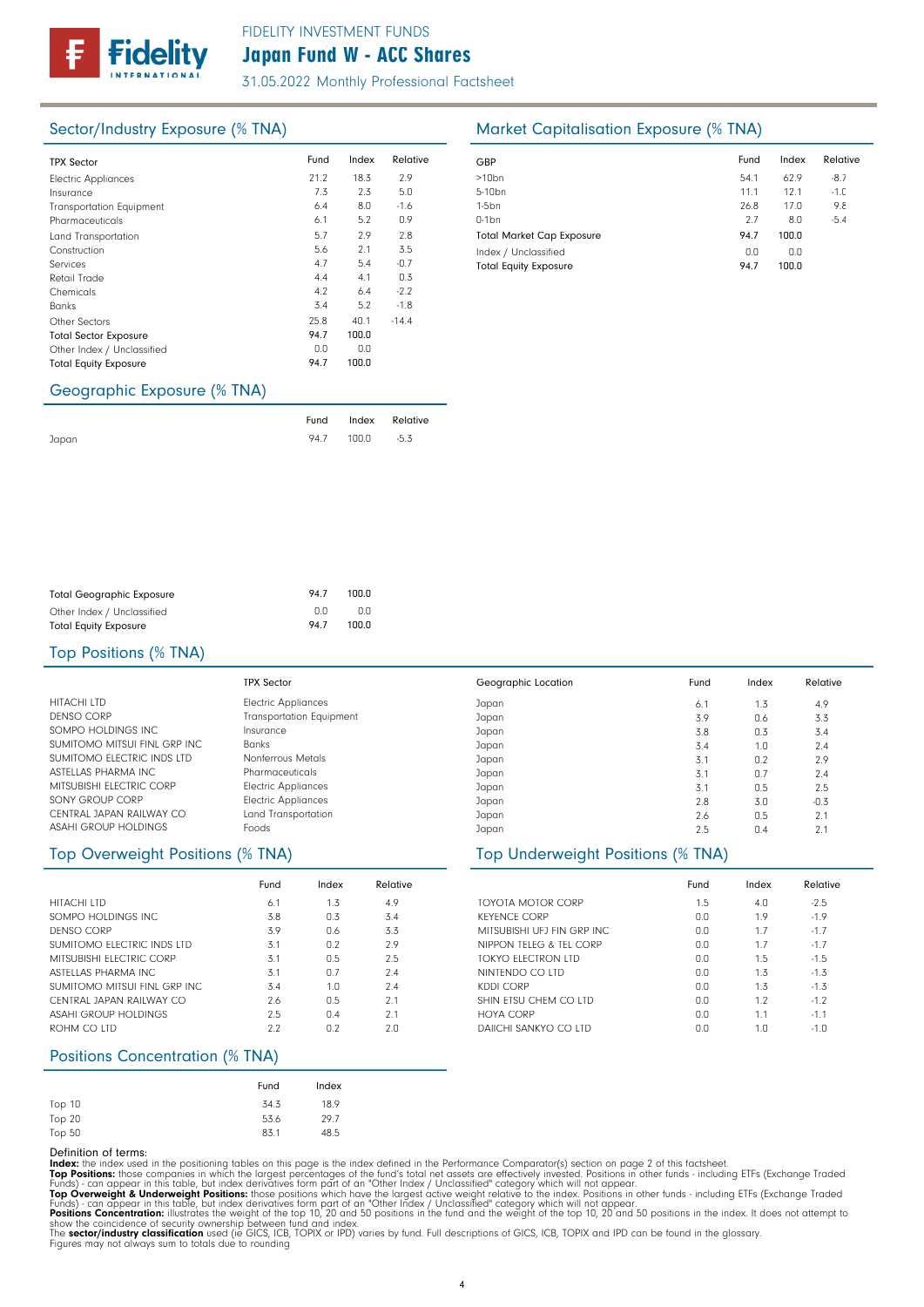

### **Attribution**

Performance attribution is produced in the currency shown below. For funds with multiple share classes, the attribution return reflects the aggregate performance across all the share classes. It may therefore deviate from the published return for a particular share class. When using the analysis for hedged share classes, please consider that the attribution is shown before the impact of hedging.

The contributions shown in the tables are before the impact of charges. If charges are applied, their effect is captured in the "Other" category in the tables and will also be reflected in the fund return.

All investments, including derivatives, linked to a particular issuing company have been combined to form a total percentage for each issuing company.

The sector/industry and geographic contribution tables (where relevant) display a maximum of eleven individual entries. Where applicable, only top five and bottom five are listed, with the remaining contribution shown in the "Other Sectors" or "Others" category.

| Currency of attribution       | UK Sterling (GBP) |
|-------------------------------|-------------------|
| One month relative return (%) | 0.80              |

### Position Contribution (%) 2 and 2 and 2 and 2 and 2 and 2 and 2 and 2 and 2 and 2 and 2 and 2 and 2 and 2 and 2 and 2 and 2 and 2 and 2 and 2 and 2 and 2 and 2 and 2 and 2 and 2 and 2 and 2 and 2 and 2 and 2 and 2 and 2 an

| TOP CONTRIBUTORS         | Average<br>Relative<br>Weight | Relative<br>Performance<br>Contribution | TOP DETRACTORS              | Average<br>Relative<br>Weight | Relative<br>Performance<br>Contribution |
|--------------------------|-------------------------------|-----------------------------------------|-----------------------------|-------------------------------|-----------------------------------------|
| HITACHI LTD              | 4.9                           | 0.45                                    | ASAHI GROUP HOLDINGS        | 2.1                           | $-0.27$                                 |
| SOMPO HOLDINGS INC.      | 2.9                           | 0.29                                    | T&D HOLDINGS INC            | 1.6                           | $-0.21$                                 |
| ROHM CO LTD              | 1.9                           | 0.27                                    | SECOM CO LTD                | 1.9                           | $-0.17$                                 |
| <b>JGC HOLDINGS CORP</b> | 1.3                           | 0.26                                    | SEVEN & I HLDGS CO LTD      | 2.2                           | $-0.16$                                 |
| TOYO TIRE CORP           | 1.6                           | 0.21                                    | NIPPON SUISAN KAISHA CO LTD | 1.1                           | $-0.11$                                 |
| <b>INPEX CORPORATION</b> | 1.7                           | 0.15                                    | NIPPON SHINYAKU CO LTD      | 0.9                           | $-0.10$                                 |
| TOYOTA MOTOR CORP        | $-2.2$                        | 0.10                                    | DIP CORPORATION             | 0.7                           | $-0.10$                                 |
| SUBARU CORP              | 0.6                           | 0.08                                    | <b>WEST HOLDINGS CORP</b>   | 0.7                           | $-0.09$                                 |
| HONDA MOTOR CO LTD       | $-1.0$                        | 0.08                                    | DENKA CO LTD                | 0.9                           | $-0.08$                                 |
| ASTELLAS PHARMA INC      | 2.4                           | 0.08                                    | CENTRAL JAPAN RAILWAY CO    | 2.3                           | $-0.08$                                 |

Positions in other funds - including ETFs (Exchange Traded Funds) - can appear in this table, but index derivatives form part of an "Index / Unclassified" category which will appear in the table(s) below when relevant.

# Sector/Industry Contribution (%) 1 month

#### CONTRIBUTIONS TO RELATIVE RETURN

| tpx Sector                       | Average<br>Relative<br>Weight | Security<br>Selection | Sector/<br>Industry<br>Selection | Total<br>Relative<br>Contributi<br>on |
|----------------------------------|-------------------------------|-----------------------|----------------------------------|---------------------------------------|
| <b>Electric Appliances</b>       | 7.4                           | 0.53                  | 0.09                             | 0.62                                  |
| <b>Rubber Products</b>           | 1.7                           | 0.12                  | 0.09                             | 0.21                                  |
| Banks                            | $-1.9$                        | 0.13                  | 0.08                             | 0.21                                  |
| <b>Wholesale Trade</b>           | $-2.9$                        | 0.11                  | 0.09                             | 0.20                                  |
| Mining                           | 1.7                           | $-0.01$               | 0.16                             | 0.15                                  |
| Fishing, Agriculture, & Forestry | 1.0                           | $-0.05$               | $-0.05$                          | $-0.11$                               |
| Marine Transportation            | $-0.6$                        | 0.00                  | $-0.11$                          | $-0.11$                               |
| Precision Instruments            | $-2.6$                        | 0.00                  | $-0.17$                          | $-0.17$                               |
| Machinery                        | $-2.0$                        | $-0.11$               | $-0.07$                          | $-0.19$                               |
| Foods                            | $-0.8$                        | $-0.24$               | 0.03                             | $-0.22$                               |
| Other Sectors                    | $-2.0$                        | 0.11                  | 0.07                             | 0.18                                  |
| <b>Total Primary Assets</b>      | -6.1                          | 0.58                  | 0.20                             | 0.78                                  |
| Other*                           | 6.1                           |                       |                                  | 0.02                                  |
| TOTAL                            | 0.0                           |                       |                                  | 0.80                                  |

\*Other includes portfolio components not already listed such as cash, expenses and other miscellaneous items.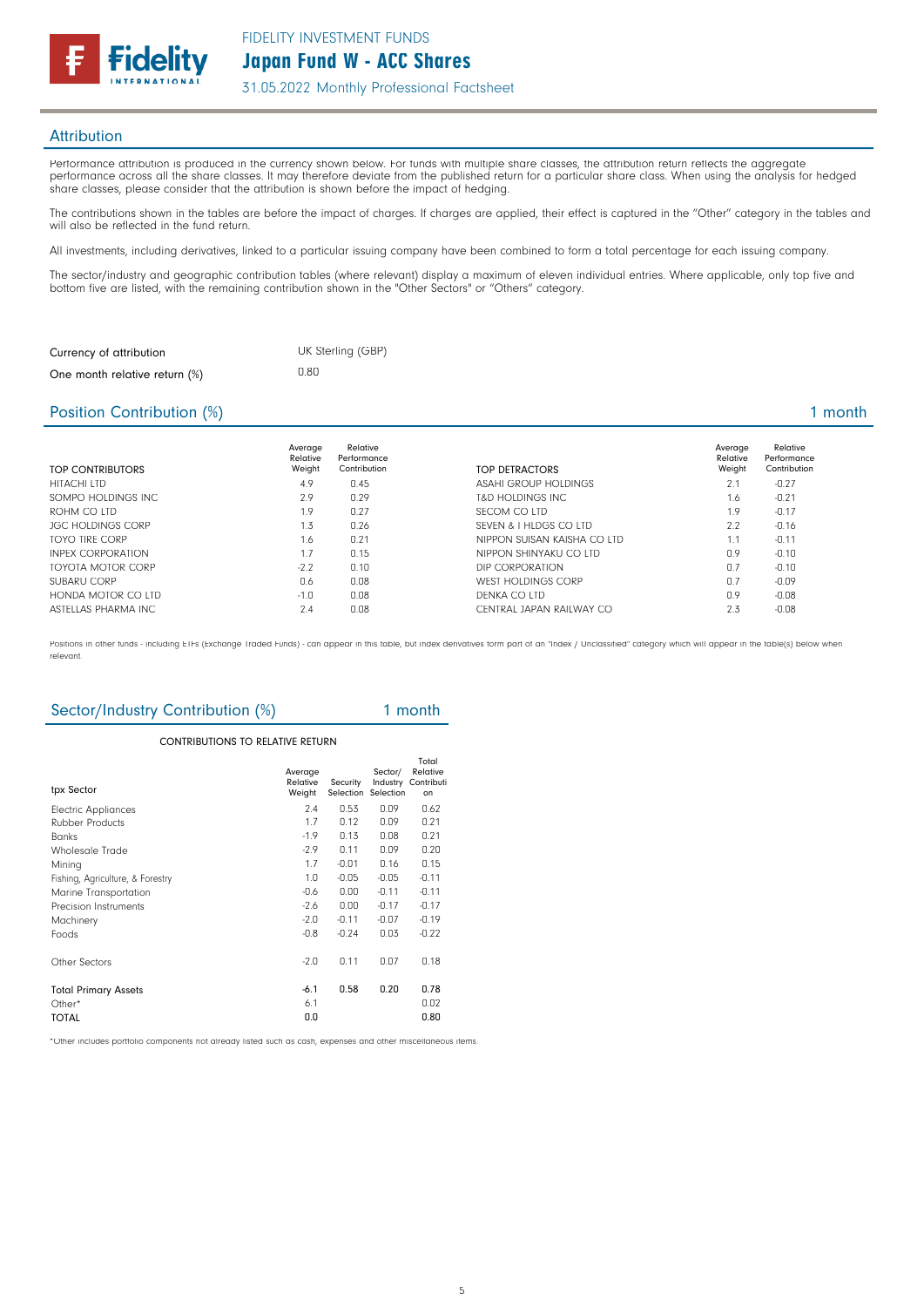

### ESG Metrics

The factsheet is a snapshot of the portfolio at the date indicated above. ESG ratings distribution may vary over time. Representation of this data is for informational purposes only. If<br>the SFDR classification is shown as website at www.fidelityinternational.com

## Sustainability Characteristics (31.05.2022)

|                                                       | Fund  | Index |
|-------------------------------------------------------|-------|-------|
| MSCI ESG Fund Rating (AAA-CCC)                        | A     | N/A   |
| Weighted Average Carbon Intensity (tCo2e/\$M Revenue) | 127.7 | 95.2  |
| Carbon Footprint (tCO2/\$M Invested)                  | 181.7 | 206.6 |
| <b>SFDR Classification</b>                            | N/A   | N/A   |

\*N/A will be displayed if there is no ESG data available for the fund/index or if the coverage of underlying securities is under 50%. \*NR - Not rated

## MSCI Ratings Distribution % (31.05.2022)



#### Glossary

MSCI ESG Fund Rating: This shows the funds ESG rating based on the Quality Scores given to the fund by MSCI. This ranges from AAA, AA (Leader), A, BBB, BB (Average) to B, CCC

(Laggard).<br>**Weighted Average Carbon Intensity**: is calculated as the sum of each portfolio weight multiplied by the Co2e per \$M of Revenue of each holding. This metric provides a snapshot o

the fund's exposure to carbon-intensive companies and includes scope 1 and scope 2 carbon emissions.<br>**Carbon Footprint**: Provides a normalized snapshot of the funds contribution to carbon emissions.<br>**SFDR Classification:** and are products with ESG objectives. Article 8 funds focus on promoting ESG characteristics and this must be a primary focus of the product. Article 6 funds integrate sustainability<br>risks into investment analysis and deci

#### Disclaimer

ESG Rating Source: ©2022 MSCI ESG Research LLC. Reproduced by permission, no further distribution. MSCI ESG Research LLC and its affiliates (the "ESG Parties"), obtain information<br>from sources they consider reliable, none

reported. SFDR Classification is assigned by Fidelity in line with the EU Sustainable Financial Disclosure Regulation.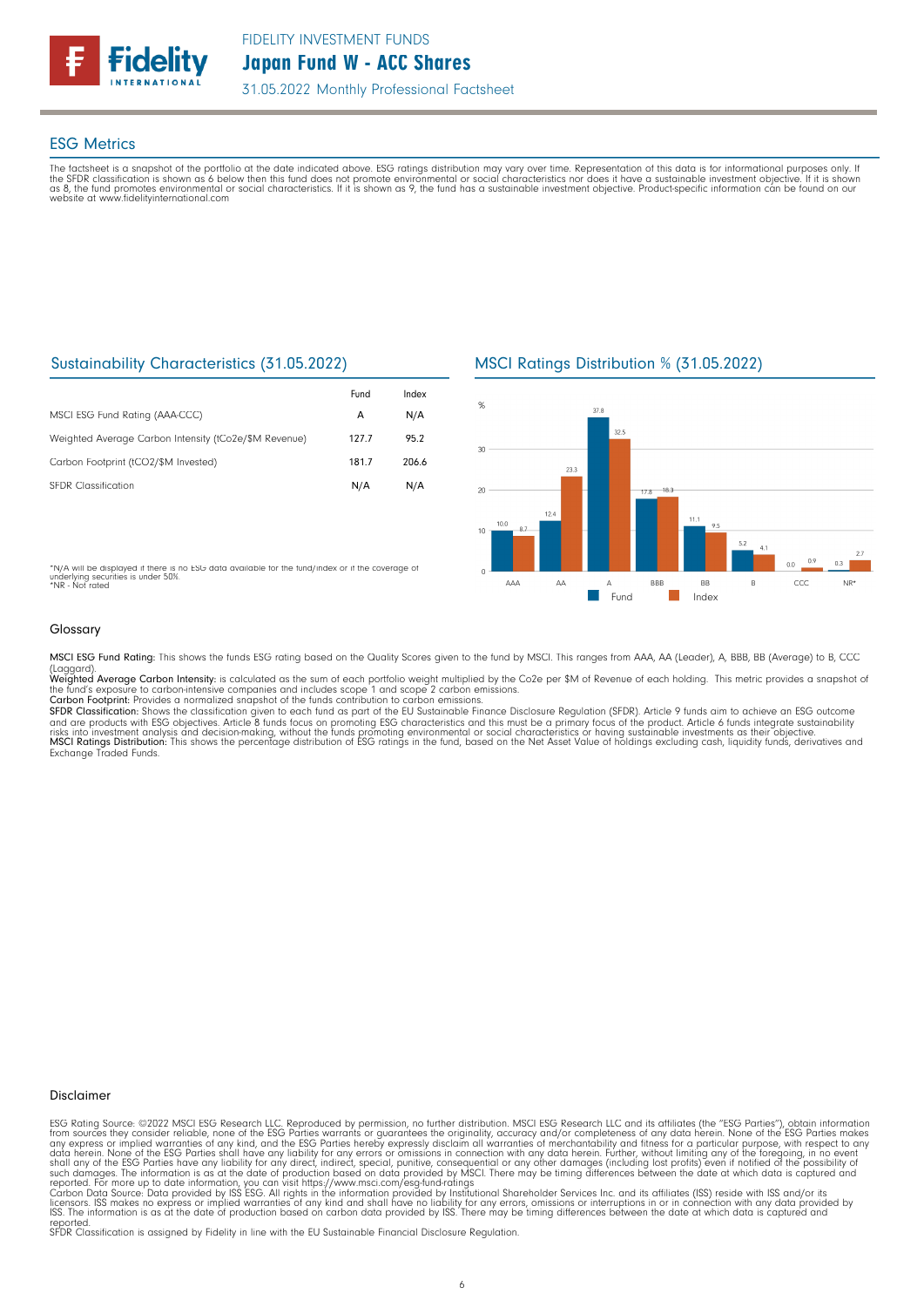31.05.2022 Monthly Professional Factsheet

### Glossary / additional notes

#### Volatility & Risk

**Annualised volatility:** a measure of how variable returns for a fund or comparative market index have been around their historical average (also known as "standard deviation"). Two funds may<br>produce the same return over a calculation is the standard deviation of 36 monthly returns presented as an annualised number. Volatility for funds and indices are calculated independently of each other

**Relative volatility:** a ratio calculated by comparing the annualised volatility of a fund to the annualised volatility of a comparative market index. A value greater than 1 indicates the fund has been<br>more volatile than t measure of 0.8 would mean the fund has been 20% less volatile than the index.

**Sharpe ratio:** a measure of a fund's risk-adjusted performance, taking into account the return on a risk-free investment. The ratio allows an investor to assess whether the fund is generating adequate the tund is generati

Annualised alpha: the difference between a fund's expected return (based on its beta) and the fund's actual return. A fund with a positive alpha has delivered more return than would be expected given its beta

**Beta:** a measure of a fund's sensitivity to market movements (as represented by a market index). The beta of the market is 1.00 by definition. A beta of 1.10 shows that the fund could be expected to<br>perform 10% better tha perform 15% worse than the market return during up markets and 15% better during down markets.

**Annualised tracking error:** a measure showing how closely a tund tollows the index to which it is being compared. It is the standard deviation of the fund's excess returns. The higher the fund's<br>tracking error, the higher

**Information ratio:** a measure ot a tund's eftectiveness in generating excess return for the level of risk taken. An information ratio of U.5 shows the fund has delivered an annualised excess return<br>equivalent to half the

Rº: a measure representing the degree to which a fund's return can be explained by the returns of a comparative market index. A value of 1 signifies the fund and index are perfectly correlated. A<br>measure of 0.5 means only correlation between fund and index).

**Ongoing charges** figure represents the charges taken from the fund over a year. It is calculated at the fund's financial year end and may vary from year to year. For classes of funds with fixed ongoing charges figure repr

For more information about charges (including details of the fund's financial year end), please consult the charges section in the most recent Prospectus.

**Historic yield**<br>The historic yield for a fund is based on its dividends declared over the preceding 12 months. It is calculated by summing the dividend rates declared in that period, divided by the price as at the date of publication. Declared dividends may not be confirmed and may be subject to change. Where 12 months of declared dividend data does not exist a historic yield will not be published.

#### Sector/industry classification

GICS: The Global Industry Classification Standard is a taxonomy mainly used across MSCI and S&P indices in which each company is assigned by its principal business activity to one of 11 sectors, 24 industry groups, 69 industries and 158 sub-industries. More information is available at http://www.msci.com/gics

**ICB:** The Industry Classitication Benchmark is a taxonomy mainly used across FTSE Russell indices in which each company is assigned by its principal business activity to one of 11 industries, 20<br>supersectors, 45 sectors a

TOPIX: Tokyo stock Price Index, commonly known as TOPIX, is a stock market index for the Tokyo Stock Exchange (TSE) in Japan, tracking all domestic companies of the exchange's First Section. It is calculated and published by the TSE.

**IPD** means the Investment Property Databank who are a provider of performance analysis and benchmarking services for investors in real estate. IPD UK Pooled Property Funds Index - All Balanced<br>Funds is a component of the

#### Independent Assessment

**Scope Fund Rating:** The rating measures how well a fund has balanced risk and reward relative to its peers. The rating is based solely on performance for funds with a five year track record. Funds<br>with a shorter history a and  $E = poor$ 

**Morningstar Star Rating for Funds:** The rating measures how well a tund has balanced risk and reward relative to its peers. Star ratings are strictly based on past performance and Morningstar<br>suggests investors use them t

**Primary share class:** is identified by Morningstar when the analysis calls for only one share class per fund to be in the peer group. It is the share class Morningstar recommends as the best proxy for the best proxy for c for the fund will have its own primary share class.

Portfolio Turnover Rate (PTR) and Portfolio Turnover Cost (PTC), where shown: SRDII does not define a methodology for these values; ours is as follows: PTR = (purchases of securities + sales of<br>securities) minus (subscript minus implicit costs.